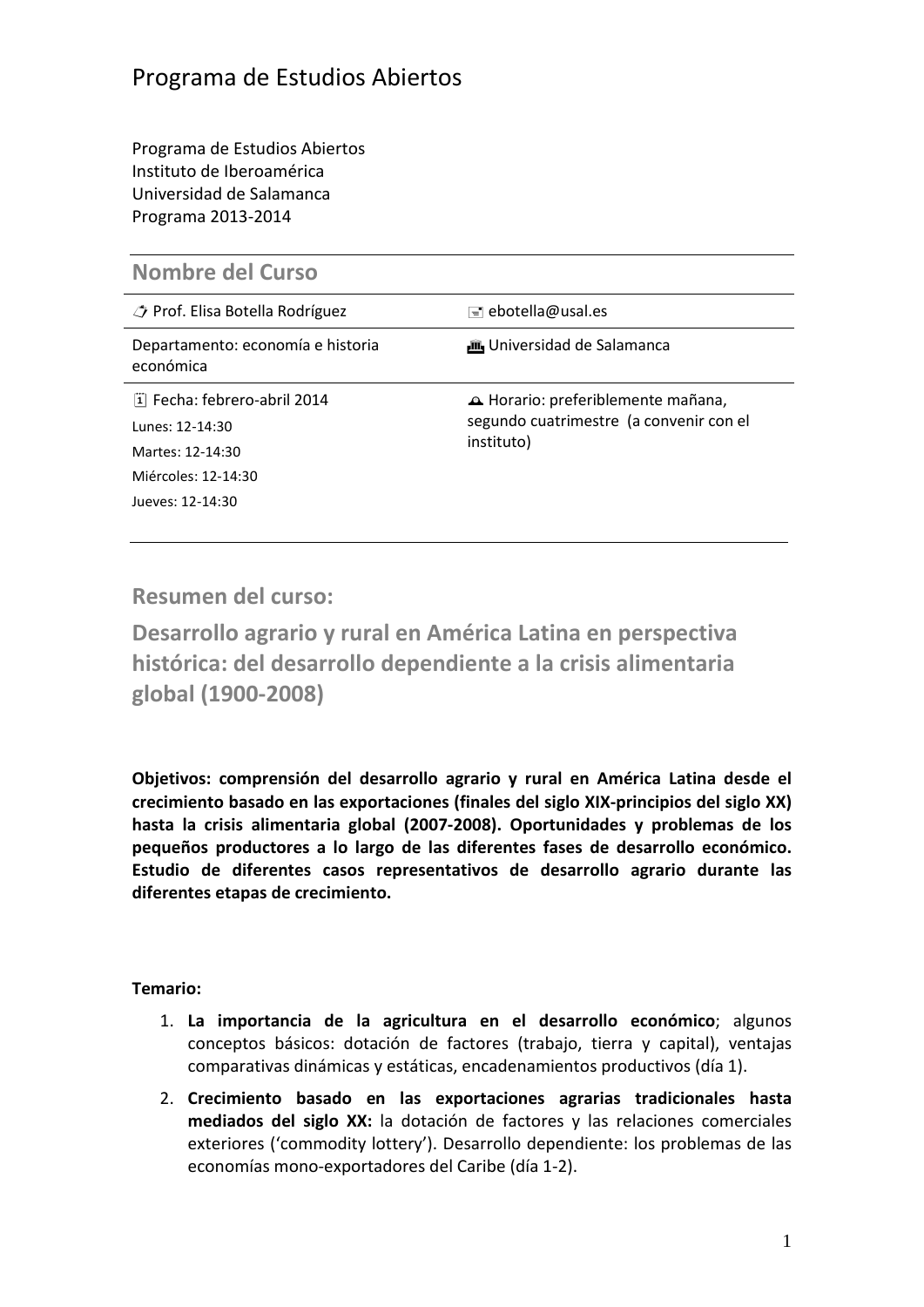# Programa de Estudios Abiertos

- 3. **El papel de la agricultura durante el período de Industrialización por Sustitución de Importaciones (1950-1960):** contrastes entre los diferentes países del subcontinente latinoamericano. Comparación de los procesos de reforma agraria en el sudeste asiático tras la II Guerra Mundial y aquellos implementados en América Latina durante el mismo período (día 2).
- 4. **La 'Agricultura de Cambio': promoción del 'desarrollo mirando hacia fuera.'** Reconversión productiva, desmantelamiento de la producción de granos básicos y promoción de exportaciones agrarias no tradicionales. El caso de Costa Rica (1980-1990) (día 3).
- 5. **La crisis alimentaria global (2007-2008):** profundización del desarrollo mirando hacia fuera y la 'agricultura de cambio' (1990-2007). Problemas del modelo de desarrollo agrario centrado en el mercado exterior y las exportaciones agrarias no tradicionales. ¿Necesidad de un cambio de paradigma? (día 4).

**Evaluación: asistencia y participación en clase, pequeñas intervenciones orales, breves ejercicios y escritura de un ensayo de 1,000 palabras desarrollado en base a uno de los temas explicados en el curso.**

#### **Bibliografía:**

Barkin, D., 2001. 'La Nueva Ruralidad y la Globalización', in E. Pérez and M.A.

- Berdegué, J. and R. Fuentealba. 2011. 'Latin America: The State of Smallholders in Agriculture'. Paper presented at the IFAD Conference on *New Directions for Smallholder Agriculture,* 24-25 January 2011, Rome.
- [Bulmer-Thomas, V, J. Coatsworth and Roberto Cortes \(eds\) \(2006\)](http://histories.cambridge.org/uid=3040/collection?id=set_cambridge_economic_history_latin_america) *Cambridge [Economic History of Latin America, volumes 1 and 2,](http://histories.cambridge.org/uid=3040/collection?id=set_cambridge_economic_history_latin_america)* Cambridge: Cambride [University Press.](http://histories.cambridge.org/uid=3040/collection?id=set_cambridge_economic_history_latin_america)
- Bulmer-Thomas, V. (2003) *The Economic History of Latin America since Independence*, Cambridge, UK: Cambridge University Press, second edition.
- Cárdenas, E., J.A. Ocampo and R. Thorp (2000), *The Export Age: The Latin American Economies in the Nineteenth and Early Twentieth Centuries*, Palgrave.
- Cardoso, E. and A. Helwege, A. (1992) *Latin America's Economy: Diversity, Trends and Conflict*, Cambridge, MA: MIT Press
- Chang, H-J. (ed) (2003) *Rethinking Development Economics*, London: Anthem Press.
- Coatsworth, J. (1993) "Notes on the Comparative Economic History of Latin America and the United States" in Bernecker, W. and H. Werner Tobler (ed) *Development and Underdevelopment in America: contrasts of economic growth in North and Latin America in historical perspective*, Berlin, Germany: Walter de Gruyter, Inc.
- Conroy, E.M., D. L. Murray, and P. M. Rosset. 1996. *A Cautionary Tale. Failed US Development Policy in Central America.* Oakland: Food First Books.
- Evans, P. (1979) *Dependent Development. The Alliance of Multinational, State and Local Capital in Brazil*, Princeton, NJ: Princeton University Press, chapter 2.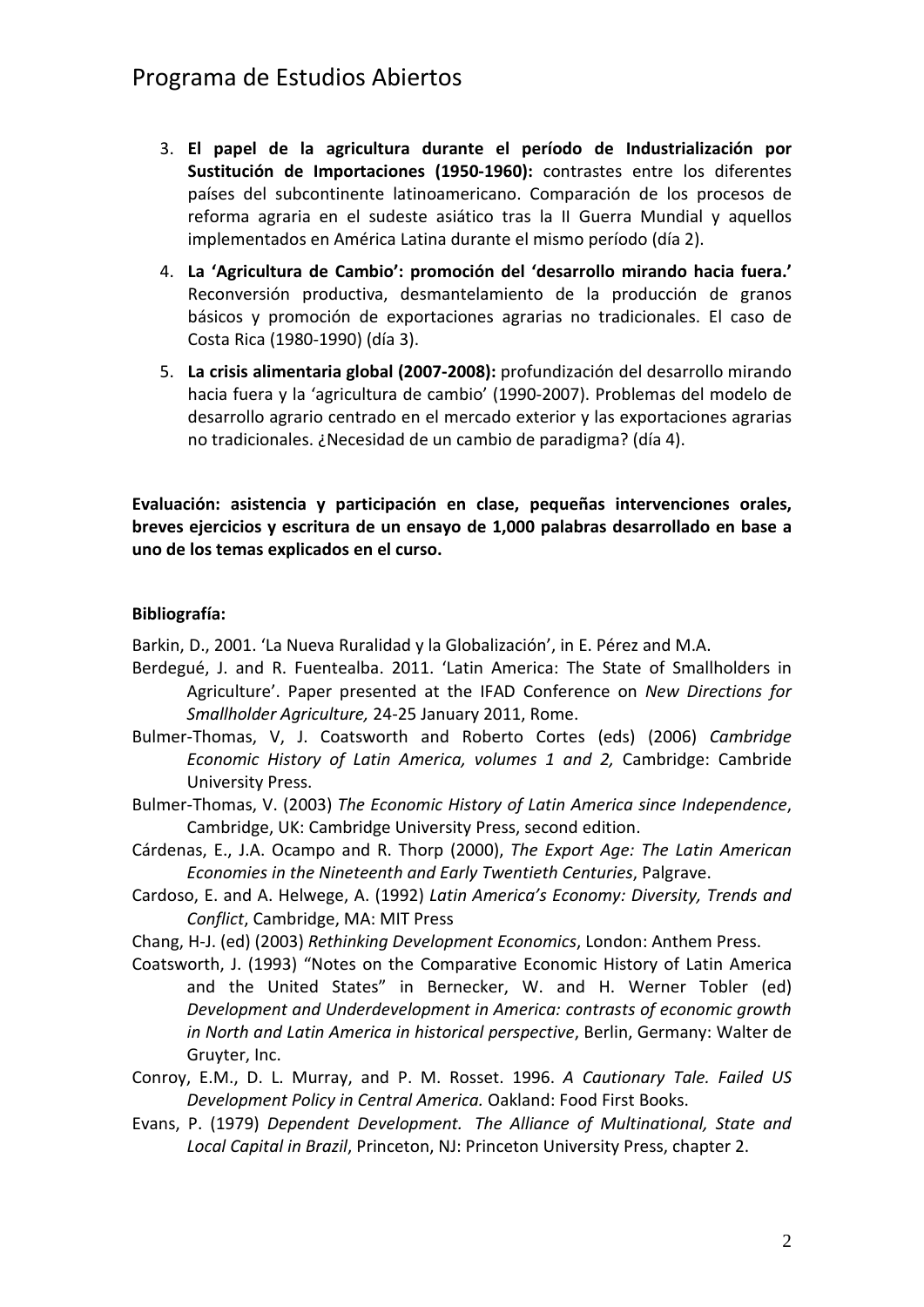## Programa de Estudios Abiertos

- *FAO Workshop to Review Country Case Studies on Agriculture, Trade and Food Security*, Rome, Italy, 13-14 May 2002.
- FAO. 2010. *Perspectivas Alimentarias. Análisis de los mercados mundiales.* Roma: FAO. Available at:<http://www.fao.org/giews/spanish/fo/index.htm>
- Farah (eds), *La Nueva Ruralidad en América Latina. Maestría en Desarrollo Rural 20 años*, (Bogotá: Pontificia Universidad Javeriana), p. 21-40.
- Franko, P. (2007) *The Puzzle of Latin American Economic Development*, New York, NY: Rowman and Littlefield Publishers [older editions from 1999 and 2003 in the library].
- Funes, F., et al. 2002. *Sustainable Agriculture and Resistance: Transforming Food Production in Cuba.* Oakland: Food First Books.
- Funes-Monzote, F. 2008. *Farming like We're Here to Stay: The Mixed Farming Alternative for Cuba.* PhD thesis, Wageningen University, The Netherlands.
- Green, D. (2003) *Silent Revolution. The Rise and Crisis of Market Economics in Latin America*, Second Edition, London: Latin American Bureau.
- Hazell. P., et al. 2007. *The Future of Small Farms for Poverty Reduction and Growth.*  Washington, D.C: International Food Policy Research Institute (IFPRI). (Discussion Paper no. 42).
- Holt-Jiménez, E. 2006. *Campesino a Campesino: Voices from Latin America's Farmer to Farmer Movement for Sustainable Agriculture*. Oakland, CA: Food First Books. IFAD.
- IFAD. 2011. *Rural Poverty Report. Gaining Ground in the 21st Century.* Rome: IFAD. International Development: an overview of issues, patterns, and determinants', *Agricultural Economics*, vol. 23, no. 3, p. 195-205.
- Kay, C. 2002. 'Why East Asia Overtook Latin America: Agrarian Reform, Industrialization and Development', *Third World Quarterly*, vol. 23, no. 6, p. 1073-1102.
- Kay, C. 2006. 'Rural Poverty and Development Strategies in Latin America', *Journal of Agrarian Change,* vol. 6, no. 4, p. 455-508.
- Lipton, M. 2005. *The Family Farm in a Globalizing World – The Role of Crop*
- Patel, R. 2007. *Stuffed and Starved: Markets, Power and the Hidden Battle for the World Food System.* London: Portobello Books.
- Piñeiro, M. 2005. *Rural Development in Latin America: Trends and Policies.* Background document for the European Commission-Inter-American Development Bank Rural Development Dialogue, Brussels, February 2005. Manuscript.
- Pomareda, C. 2002. 'Agriculture, Trade and Food Security in Costa Rica'.
- Pretty, J. N. 2002. *Agri-Culture. Reconnecting People, Land and Nature.* London: Earthscan Publications Limited.
- Rapley, J. (2007) *Understanding Development Theory and Practice in the Third World*, Boulder, CO: Lynne Rienner Publishers, 3rd edition [older edition from 1996 is also available]
- Reardon, T. and C.B. Barrett. 2000. 'Agroindustrialization, Globalization, and
- Rosset, P. M. 1999. *TheMultiple Functions and Benefits of Small Farm Agriculture: In the Context of Global Trade Negotiations.* Oakland: Institute for Food and Development Policy. (Food First Policy Brief no. 4).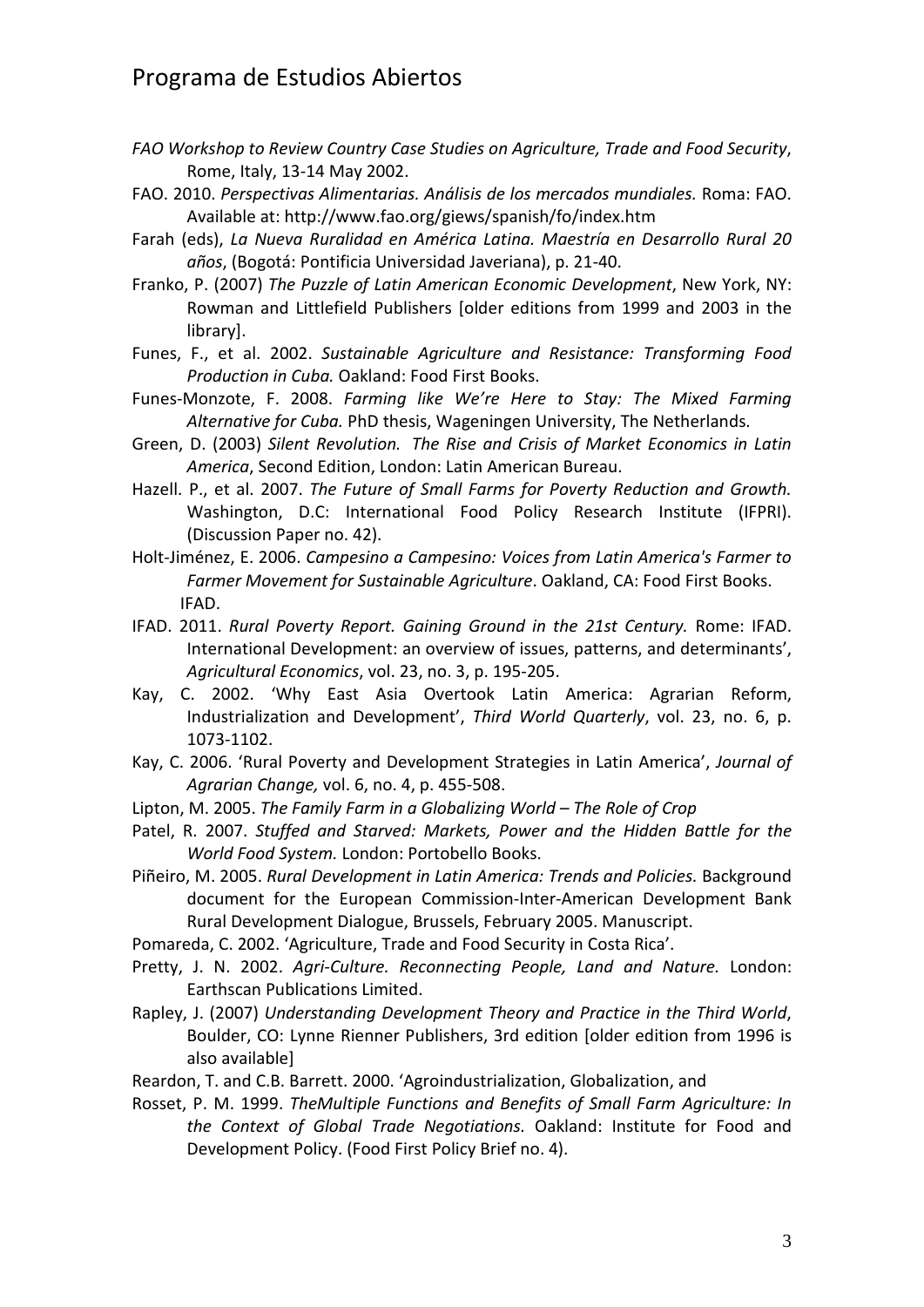# Programa de Estudios Abiertos

- Rosset, P. M. 2005. *Moving Forward: Agrarian Reform and Food Sovereignty.* Land Research Action Network (LRAN). Available at: <http//www.landaction.org>
- Rosset, P. M. 2011. 'Food Sovereignty and Alternative Paradigms to Confront Land Grabbing and the Food and Climate Crises,' *Development*, vol. 54, no.1. p. 21– 30. Available at [www.sidint.net/development/](http://www.sidint.net/development/)
- RUTA-AECID-FAO. 2007. *Pequeños productores de granos básicos en América Central.*  RUTA.

*Science in Alleviating Poverty.* Washington, D.C.: IFPRI. (Discussion paper no. 40).

- Teubal, M. 2001. 'Globalización y nueva ruralidad', en N. Garriacca (ed), ¿*Una Nueva Ruralidad en América Latina?*, (Buenos Aires: CLACSO), p. 45-65.
- Third World Network and IFAD. 2006. Globalization, Liberalization, Protectionism: Impacts on Poor Rural Producers in Developing Countries. Rome:
- Thorp, R. (1998) *Progress, Poverty and Exclusion: an Economic History of Latin America in the 20th century*, Washington, DC: IDB.
- Todaro, M. (2003) *Economic Developmen*t, Eighth Edition, Essex: Addison Wesley Longman Limited.